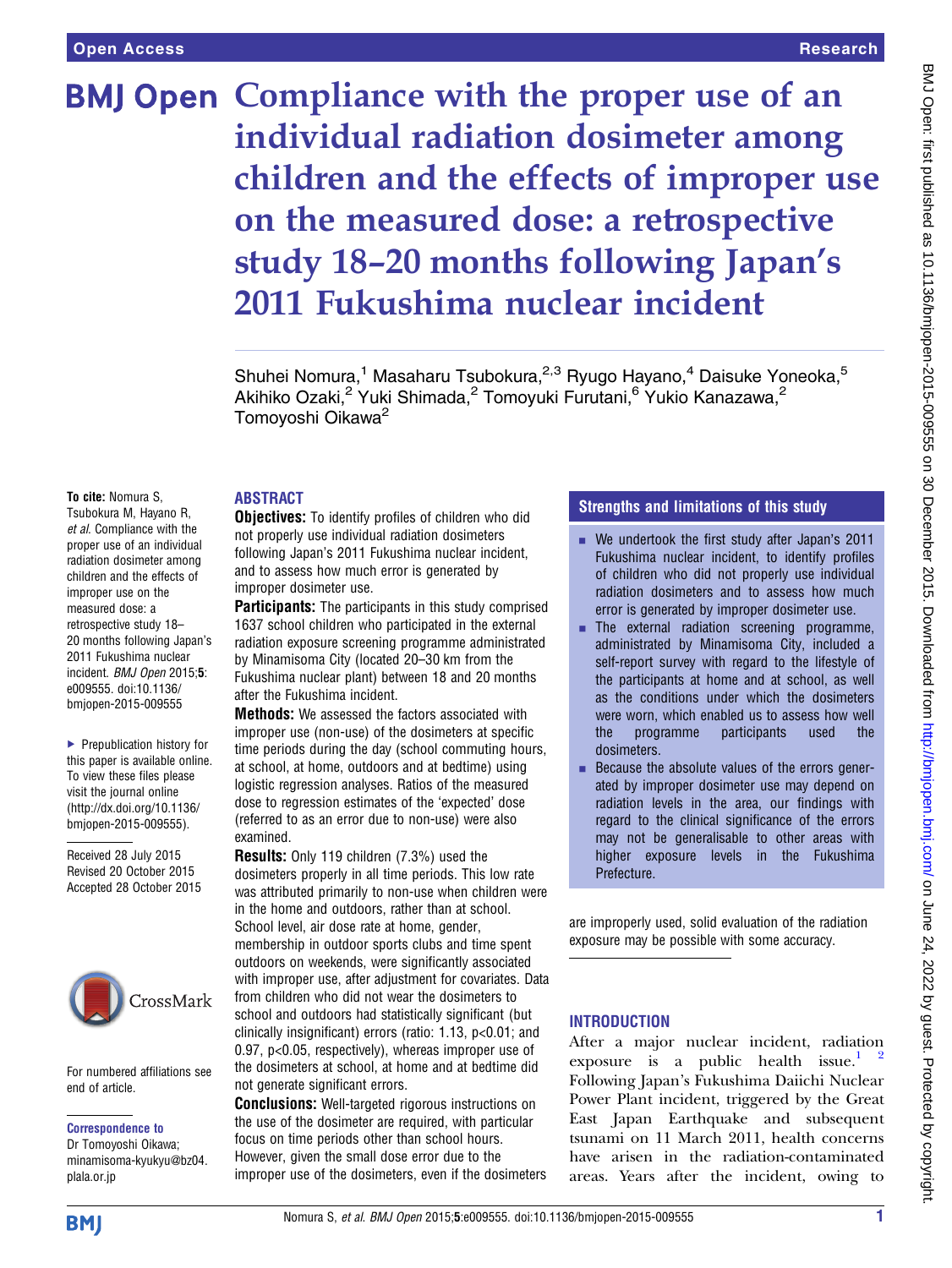successful governmental control of contaminated food, the dose from internal exposure has been marginal;  $3-6$ accordingly, as Tsubokura *et al*<sup> $7$ </sup> acknowledged, a large proportion of the dose can be attributed to external radiation exposure. Assessment of external exposure is, hence, a major component of the current risk management of human health.

Dose can be assessed using either of the following two approaches: (1) mathematical model estimation with reasonable scientific assumptions or (2) direct individual dose measurements[.2](#page-7-0) [8](#page-8-0) The estimation of the dose from external exposure is based on the level of air or soil contamination with due consideration of exposure attenuation, which is a function of personal and environmental factors (often referred to as radiation reduction factors). On the contrary, direct dose measurements are performed using an individual radiation dosimeter.

Quickness and flexibility are the main features of the modelling approach; modelling can provide estimated dose levels for individual as well as for representative members of the public, depending on the possible exposure scenarios. However, accuracy can be a significant challenge in its successful application in dose assessment. $9-\bar{11}$  $9-\bar{11}$  $9-\bar{11}$  Following the Fukushima incident, according to Nomura et  $al^{12}$  $al^{12}$  $al^{12}$  and Naito et  $al,^9$  $al,^9$  the dose estimated using a reconstruction model developed by the Japanese government was about three times higher than that measured by an individual dosimeter. This disagreement arises primarily from uncertainties due to limited or incomplete information on the radiation reduction factors.<sup>1</sup>

However, to respond to the growing concern from individuals in affected areas, to identify entry points for local action, and to develop strategy directions for local policy and practice, direct measurement can be a desirable dose assessment approach because it is easy to BMJ Open: first published as 10.1136/bmjopen-2015-009555 on 30 December 2015. Downloaded from http://bmjopen.bmj.com/ on June 24, 2022 by guest. Protected by copyright BMJ Open: first published as 10.1136/bmjopen-2015-009555 on 30 December 2015. Downloaded from <http://bmjopen.bmj.com/> on June 24, 2022 by guest. Protected by copyright.

perform, with fewer scientific uncertainties, and can consider any individual specificity. $13 \frac{14}{14}$  However, as Nomura *et al*<sup>[12](#page-8-0)</sup> reported, children at the greatest risk for future health issues do not necessarily use the individual dosimeters properly, which may present an obstacle to the direct measurement approach because it likely influences the measurement values. Hence, to better understand issues associated with the use of individual dosimeters, and to determine appropriate evaluation and protection methods with respect to radiation exposure in the present Fukushima incident as well as for future radiological incidents, the objective of this study was twofold: (1) to identify profiles of children who do not use the dosimeters correctly after the Fukushima incident and (2) to assess how much error is generated by improper use of the dosimeters.

## **MFTHODS** Data collection

# **Settings**

The study site is Minamisoma City, located 14–38 km from the Fukushima Daiichi Nuclear Power Plant. In response to public requests, since 1 October 2011, 6 months after the Fukushima incident, the city office of Minamisoma has offered a free screening programme for external radiation exposure for infants, school children and pregnant women who reside in the city. The programme notification was released on the official website of Minamisoma Municipal General Hospital (MMGH). The geographical location of Minamisoma City relative to the nuclear power plant is shown in figure 1.

The screening programme has been implemented once every 3 months. First, the city office mails a radiation dosimeter (Glass Badge: GD-450, Chiyoda Technol Corp) to the programme participants, together with an

Figure 1 Geographical location of Minamisoma City. Base map indicates the air dose rate (μSv/h) as of 28 June 2012. Blue circles show the geographical distribution of the study participants, where the sizes of the circles are proportional to the number of participants living in each district.

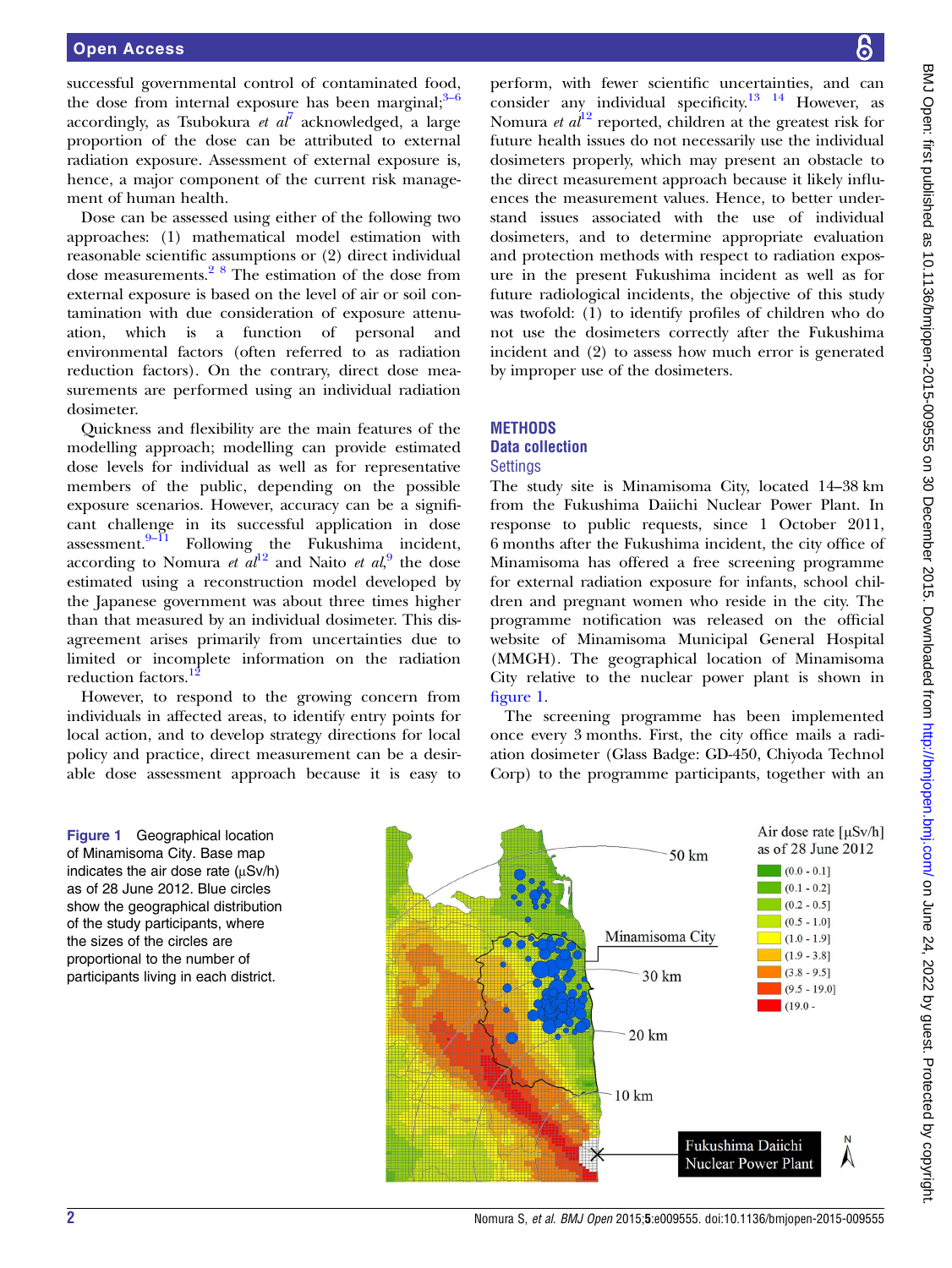equipment instruction manual for the use of the dosimeter. After the 3-month measurement is completed, the dosimeter is returned to the city office and the measured value of the dose is recorded at MMGH. Note that a few dosimeters were lost during the programme, and we did not include those individuals who lost their dosimeters in this study. The instruction manual explains that the dosimeter needs to be hung from the user's neck throughout the day, except when the user is at home, in which case the dosimeter can be placed near the user.

For school children, this programme also includes a brief self-report survey with regard to their lifestyle at home and at school during the screening. This survey also contains questions on the conditions under which the Glass Badge is worn, which makes it possible to assess how well the programme participants used the dosimeters. The answer sheet is returned to the city office along with the dosimeters.

## Study participants and data

We considered school children who participated in the fourth screening programme, which was conducted between 1 September and 30 November 2012, because of the large number of screening participants. As noted above, the analytical data set contained dose records and self-report survey results. The 3-month radiation dose (mSv) was measured in terms of a dose equivalent at a tissue depth of 1 cm  $(Hp(10))$ .<sup>[15](#page-8-0)</sup> The dose attributed to the natural background from cosmological sources and the earth was subtracted from the original Glass Badge dose measurements by default; therefore, the dose data we obtained was the 'additional' dose after the Fukushima incident. The subtracted value was 0.14 mSv (0.56 mSv/year), which was measured before the incident by Chiyoda Technol Corp at Oarai, Ibaraki Prefecture, located more than 100 km south of the Fukushima nuclear plant. $16$  Owing to geographical variation in the background dose and the measurement errors of the Glass Badge, the additional dose of some participants was below zero after automatic subtraction of this background dose, causing a left-censoring effect at 0 mSv. However, for easier clinical and policy interpretation, we re-added this dose value to the collected data. This means that the Glass Badge measurements of the additional dose were replaced with measurements of 'total' doses; accordingly, the data were left-censored at 0.14 mSv. Note that the lower limit of the measurable dose of the Glass Badge was 0.1 mSv and the range of accuracy of the Glass Badge measurement of the cumulative dose in 35 days was  $\pm 4\%$ .<sup>[17](#page-8-0)</sup> The Hp(10) value measured under geometrical conditions in Fukushima is known to be comparable with the effective dose obtained using isotropic or rotational irradiation geometries. $\frac{10^{18}}{8}$  The effective dose is the weighted sum of the equivalent doses to various tissues and organs.

The self-report survey data contained information on the participants' behaviour for each time period in a

day: at home (eg, room where most daytime hours were spent, storey on which this room is located, sleeping place, storey on which sleeping place is located); commuting time (eg, school commuting time, school commuting means); at school (eg, seat position in the classroom, number of times outdoor exercise was done per week, place where most lunch break hours were spent); and after school and on weekends (eg, place where most after-school hours were spent, hours spent outdoors after school, place where most daytime hours were spent on holiday, hours spent outdoors on weekends). The survey data also included the conditions under which the Glass Badge was worn during the following time periods: travel to school (whether the dosimeters were worn (brought) to school); at school (whether the dosimeters were worn at school); at home (whether the dosimeters were worn at home); outdoors (whether the dosimeters were worn (brought) outdoors) and at bedtime (whether the dosimeters were worn when sleeping).

Furthermore, the air dose rates at the participants' dwelling location and school were also considered (see the following sections).

# Air dose rate at home

We collected data from the official website of the Ministry of Education, Culture, Sports, Science, and Technology (MEXT). After the Fukushima incident, MEXT performed airborne radiation monitoring at irregular intervals within a radius of 80 km around the nuclear power plant. The flight altitude for this monitoring is approximately 150–300 m above the ground, and the width of the flight path of the aircraft is about 1.85 km. The recorded value is the average of the measured values within a circle of around 600 m in diameter under the aircraft. The results of this MEXT monitoring are open access, and the data available online contain the air dose rate  $(\mu Sv/h)$  at a height of 1 m above the ground, measured in terms of the ambient dose equivalent  $(H^*10)$ ,<sup>[15](#page-8-0)</sup> which includes the natural radiation background from the earth, $\frac{19}{19}$  $\frac{19}{19}$  $\frac{19}{19}$  and the corresponding latitude and longitude coordinates of the monitoring points.

The air dose rate at each participant's dwelling location was then estimated as follows. First, because the fourth Glass Badge screening programme was conducted between 1 September and 31 November 2012, and the MEXT monitoring occurred twice in 2012 (28 June and 16 November), $2^{0.21}$  a time interpolation method was applied to estimate the air dose rate in the screening period. Then, the MEXT monitoring results were averaged using a  $500 \text{ m}^2$  mesh on the basis of the Japan Profile for Geographical Information Standards (elevation and slope angle fourth mesh data),  $2^2$  which was developed and released by the Ministry of Land, Infrastructure and Transport, Japan, such that each participant's household belonged to a mesh area. This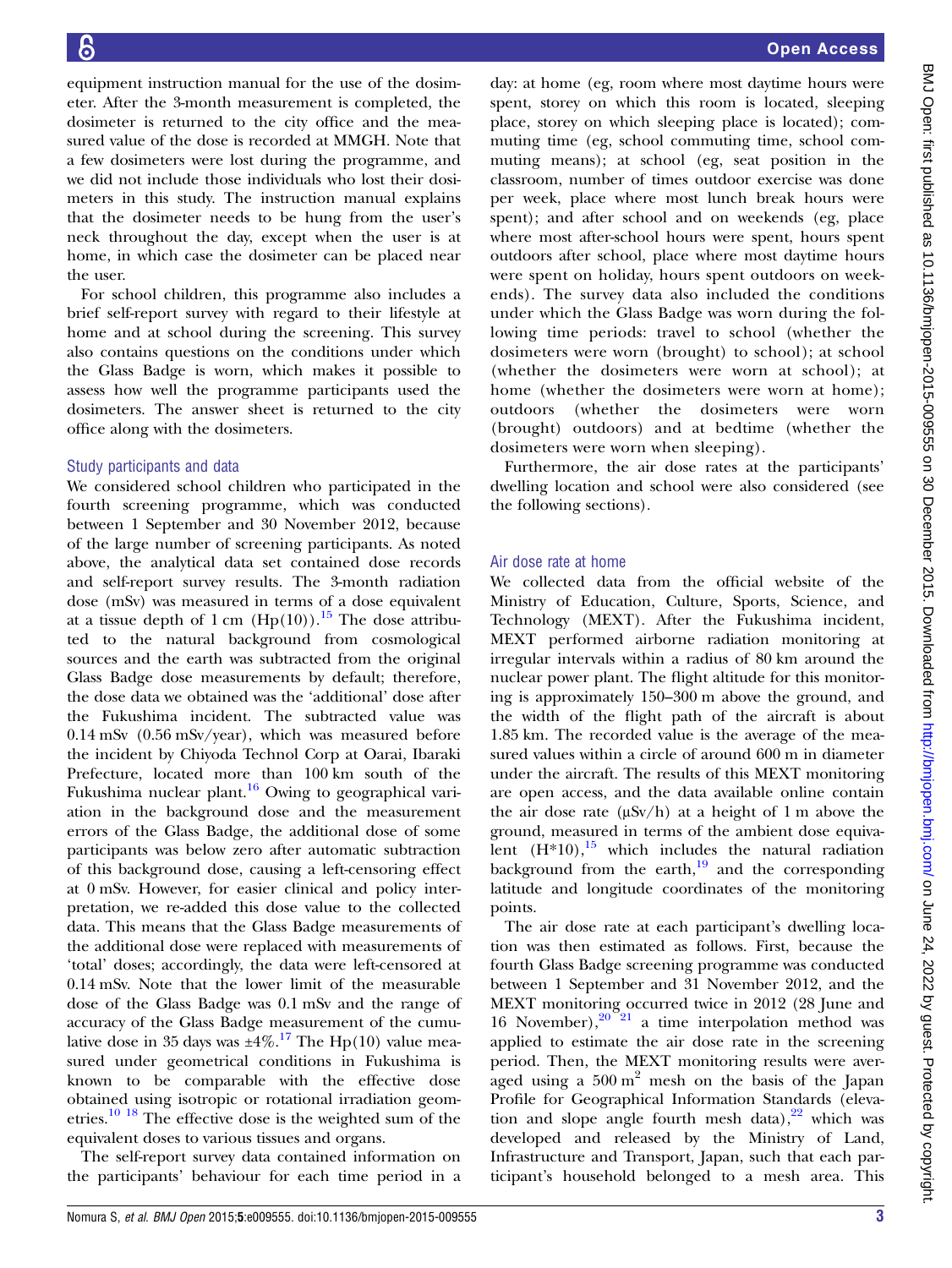approach enabled estimation of the air dose rate at each participant's household during the screening period.

#### Air dose rate at school

The Fukushima Prefecture conducted air dose monitoring between 19 June and 11 July 2012, for each school in Minamisoma City. Data available for public access contain air dose rates at a height of 1 m above ground on the school grounds and at the main gate and entrance/exit of the school, measured in terms of the ambient dose equivalent  $(H^*10),^{15}$  $(H^*10),^{15}$  $(H^*10),^{15}$  which included the natural radiation background from the earth.

### Data analysis

The following two analyses were conducted.

Analysis 1: To identify the factors associated with improper use of the Glass Badge for the time periods in a day, a logistic regression model was constructed for each time period. The outcome measure was binary (1: not used, 0: equipped); thus, the regression results present the exponentiated form of the computed regression coefficients of each independent variable, indicating the change in the odds (ie, the OR) of non-use for a unit increase in the variable.

Analysis 2: To assess how much error is generated by improper use of the Glass Badge, we considered the following method. First, using the data from those who used the dosimeters properly (ie, the participants who used the dosimeters during all time periods in a day), we estimated a regression model that specified the relationships between the measured dose and the covariates. To build the model, a Tobit model was applied to the data, which enabled estimation of the linear relationships among variables, adjusting for the left-censoring effect of the Glass Badge. Given the potential outliers among the school children (ie, those who showed higher dose levels), the natural logarithm of the dose was used for the dependent variable. Second, we predicted the 'expected' dose values of those who used the dosimeters improperly, by fitting their parameters in this prediction model. Finally, the predicted dose and measured dose of each individual were compared in terms of the ratio of the measured to predicted values.

For regression modelling in these analyses, model selection was performed using a backward-stepwise method with p-to-remove set to  $>0.05.^{23}$  $>0.05.^{23}$  $>0.05.^{23}$  Backward-stepwise regression starts with all candidate variables in the model and removes the least significant variables until all remaining variables are statistically significant. The partial F-test was used to verify the entry and removal of variables from the model. Variables that were known or suspected risk factors (eg, gender) were incorporated into the final model regardless of their statistical significance.

## Robustness of the regression prediction

To assess the prediction accuracy of the Tobit model that we constructed for estimating the 'expected' dose in

children who improperly used the Glass Badges, we built another prediction model using the classification and regression tree (CART) method. The CART method is a non-parametric method that does not require any assumptions regarding the distributions of the input  $data.<sup>24</sup>$  $data.<sup>24</sup>$  $data.<sup>24</sup>$  Then, we compared the pseudo- $R^2$  values from the CART model pruned by 10-fold cross-validation with the deviance criterion rule to those from a Tobit model in order to examine which model provides a better dose prediction.

All statistical analyses were conducted using STATA/ MP V.13 and/or R V.3.2.0.

# RESULTS

#### Participants' characteristics

Of the 1956 school children who participated in the fourth screening programme, we excluded those for whom basic data, including household addresses, were missing, and we analysed the remaining 1637 children. The demographic characteristics of the participants are summarised in [table 1](#page-4-0). The majority of the participants were primary school children (65.2%) and lived in a rural area (69.0%). No substantial difference in gender was observed (52.4% female). The mean air dose rates at a height of 1 m above the ground at home, on the school grounds, at the main gate and at the entrance/ exit of the school were 0.49, 0.11, 0.22 and  $0.17 \mu Sv/h$ , respectively.

### Profiles of children who improperly used the Glass Badge

Only 119 children (7.3%) wore the Glass Badge during all time periods in a day (ie, used the dosimeters properly). As shown in [table 1](#page-4-0), a large gap between use at home and use at school was observed. Many did not use the dosimeters when they were at home (70.3%) and sleeping (69.2%). On the contrary, most of the children wore the dosimeters to school (94.6%), and they were also likely to use the dosimeters at school (70.5%).

[Table 2](#page-5-0) shows the results of logistic regression analyses to assess the relationships among non-use of the dosimeters and the covariates. After adjusting for the covariates, the school level was significantly associated with non-use at home, outdoors and at bedtime. Younger children (ie, primary/secondary school children) were significantly less likely to wear the dosimeters than were high school children. Other significant factors associated with non-use of the dosimeters were the air dose rate at home, gender, membership in outdoor sports clubs and hours spent outdoors on weekends. Children living in areas with a higher air dose rate at home had lower odds of non-use at school (OR 0.91 for 0.1 μSv/h increase;  $95\%$  CI 0.85 to 0.98; p<0.05), indicating that children who had higher air contamination levels at home were more likely to wear the dosimeter at school. At school, males had higher odds of non-use than females (OR 1.34; 95% CI 1.07 to 1.71; p<0.05). Those who belonged to outdoor sports clubs were less likely to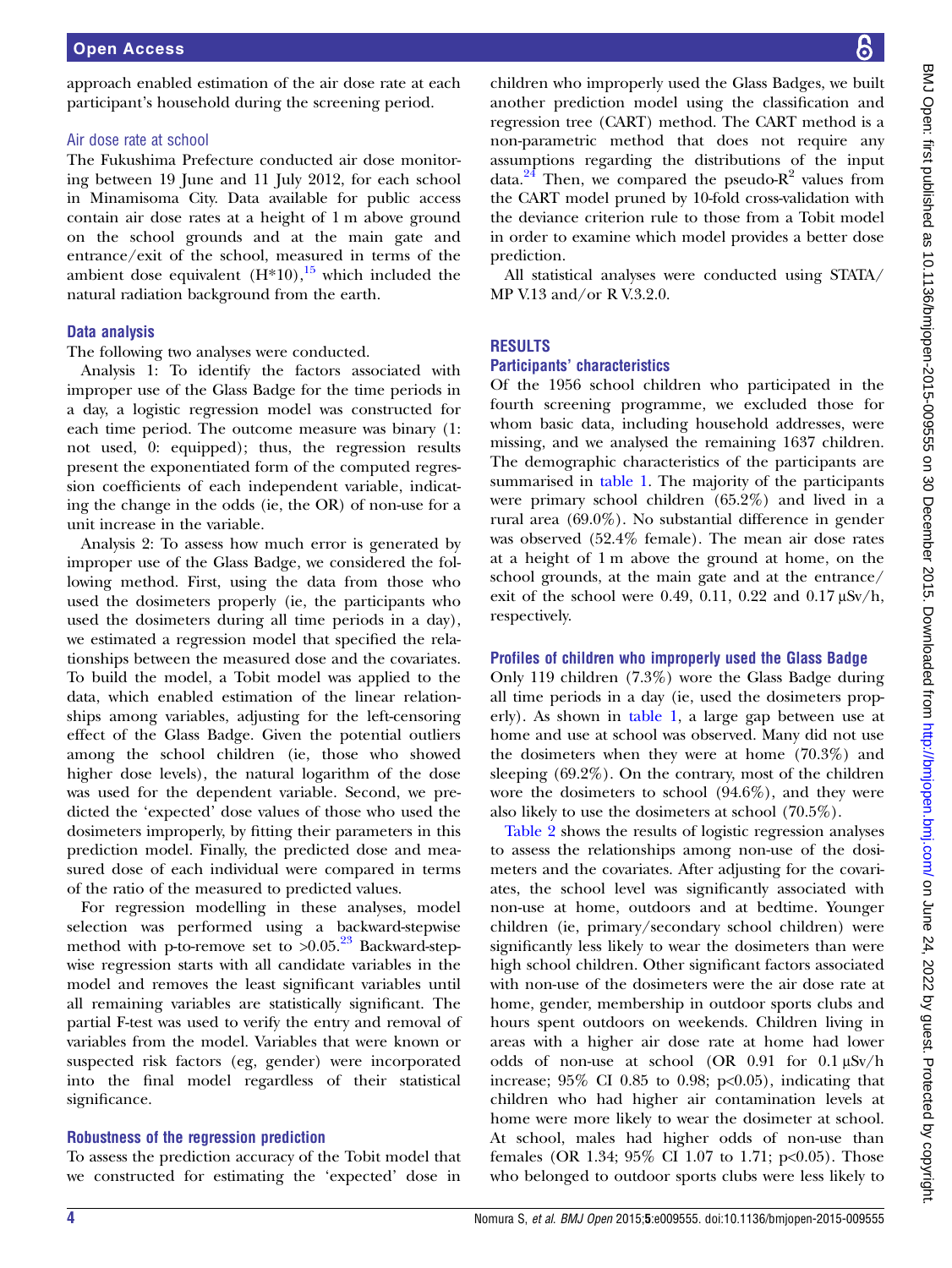<span id="page-4-0"></span>

|                 |                     | Amount (%) of non-use |            |                |                 |               |  |
|-----------------|---------------------|-----------------------|------------|----------------|-----------------|---------------|--|
| Variablet       | <b>Total number</b> | <b>To school</b>      | At school# | At home        | <b>Outdoors</b> | At bedtime    |  |
| School level    |                     |                       |            |                |                 |               |  |
| Primary         | 1068 (65.2)         | 55(5.2)               | 287 (28.3) | 785 (73.5)**   | 537 (50.3)**    | 788 (73.8)*** |  |
| Secondary       | 371 (22.7)          | 23(6.2)               | 115(33.1)  | $239(64.4)$ ** | 211 (56.9)**    | 232 (62.5)*** |  |
| <b>High</b>     | 198 (12.1)          | 11(5.6)               | 55(29.4)   | $127(64.1)$ ** | 83 (41.9)**     | $113(57.1***$ |  |
| Gender          |                     |                       |            |                |                 |               |  |
| Male            | 779 (47.6)          | 44(5.7)               | 233(31.7)  | 546 (70.1)     | 401 (51.5)      | 527 (67.7)    |  |
| Female          | 858 (52.4)          | 45(5.2)               | 224(27.6)  | 605 (70.5)     | 430 (50.1)      | 606 (70.6)    |  |
| Dwelling area\$ |                     |                       |            |                |                 |               |  |
| Rural           | 1130 (69.0)         | 69(6.1)               | 316 (29.8) | 814 (72.0)*    | 566 (50.1)      | 798 (70.6)    |  |
| Urban           | 507(31.0)           | 20(3.9)               | 141 (29.0) | $337(66.5)^*$  | 265 (52.3)      | 355(66.1)     |  |
| Total           | 1637                | 89(5.4)               | 457 (29.5) | 1151 (70.3)    | 831 (50.8)      | 1133 (69.2)   |  |

\*p<0.05, \*\*p<0.01, \*\*\*p<0.001:  $\chi^2$  test for each column by variable.

 $\tau \chi^2$  tests for each row by variable were all statistically significant with p<0.001.

‡Note that those who did not wear/bring the Glass Badge to school were not included in the 'at school' column.

 $\text{\$An urban area was defined as an area with 4000 people/km<sup>2</sup>.}$ 

use the dosimeters when they were outdoors (OR 1.38; 95% CI 1.00 to 1.90; p<0.05). Similarly, the odds of non-use among children who spent more than 2 h outdoors on weekends were 1.53 times higher than those of children who spent <30 min outdoors (95% CI 1.14 to 2.06; p<0.01), indicating that children who spent more time outdoors were less likely to wear the dosimeters outdoors. Whether or not the dosimeters were worn to school was not associated with any variables.

# Comparison of measured dose versus regression estimates of dose

The data from the 119 children who properly used the Glass Badges were employed to construct the dose prediction model. The estimated model included the following variables: air dose rate at home and on school grounds, gender, dwelling area, school level, floor of room where most daytime hours were spent at home, floor of sleeping place, seat position in the classroom, and hours spent outdoors after school and on holiday. Using this model, the 'expected' dose values of the remaining children (n=1518) were predicted. The measured and predicted doses are compared in [table 3.](#page-6-0) Although the overall comparison showed no statistically significant difference between the measured and predicted doses, time period-specific comparisons of 'to school' and 'outdoors' showed significant differences. The mean measured dose of those who wore the dosimeters to school was higher than their predicted dose by 0.04 mSv ( $p<0.01$ : paired t test), representing a 13% difference from the predicted value. In addition, the measured dose of children who did not wear the dosimeters outdoors was 0.01 mSv lower than the predicted dose on average (p<0.05), indicating a 3% difference.

## Robustness of the regression prediction

The pseudo- $R^2$  values from the Tobit model were compared with those from a CART model pruned by 10-fold

cross-validation with the deviance criterion rule to assess the prediction accuracy of the Tobit model. As a result, we obtained values of 0.86 for the Tobit model and 0.70 for the CART model, indicating that the Tobit model was slightly more predictive.

## **DISCUSSION**

Following radiation-release incidents, rigorous evaluation of radiation exposure is fundamental for better understanding of the future health risks as well as for effective radiation protection planning. After the Fukushima incident, because of limited scientific evidence and knowledge with regard to dose reconstruction, we have faced inaccuracy in the government dose estimation model. $9\frac{1}{2}$  Hence, to ensure as much accuracy as possible, direct dose measurements using individual radiation dosimeters have been adopted by many local authorities as a major component of their radiation protection policies.[14](#page-8-0) However, evaluations of proper dosimeter use by individuals is greatly lacking; the errors arising from improper use of the dosimeters are also unknown because of lack of information on users' daily behaviour and the conditions under which the dosimeters are worn. Here, the external radiation screening programme provided by Minamisoma City offered a unique and valuable opportunity to address these questions. This is the first study evaluating compliance with the proper use of an individual radiation dosimeter in children and the effects of improper use on the measured dose after a major radiation-release incident.

Our study showed that only 7.3% of the participants used the Glass Badges properly during the screening period, and some tendencies with regard to dosimeter use were identified to suggest potential reasons for this low rate. First, it must be emphasised that, although only a few per cent of the children used the dosimeters correctly, the use conditions by daily time period show that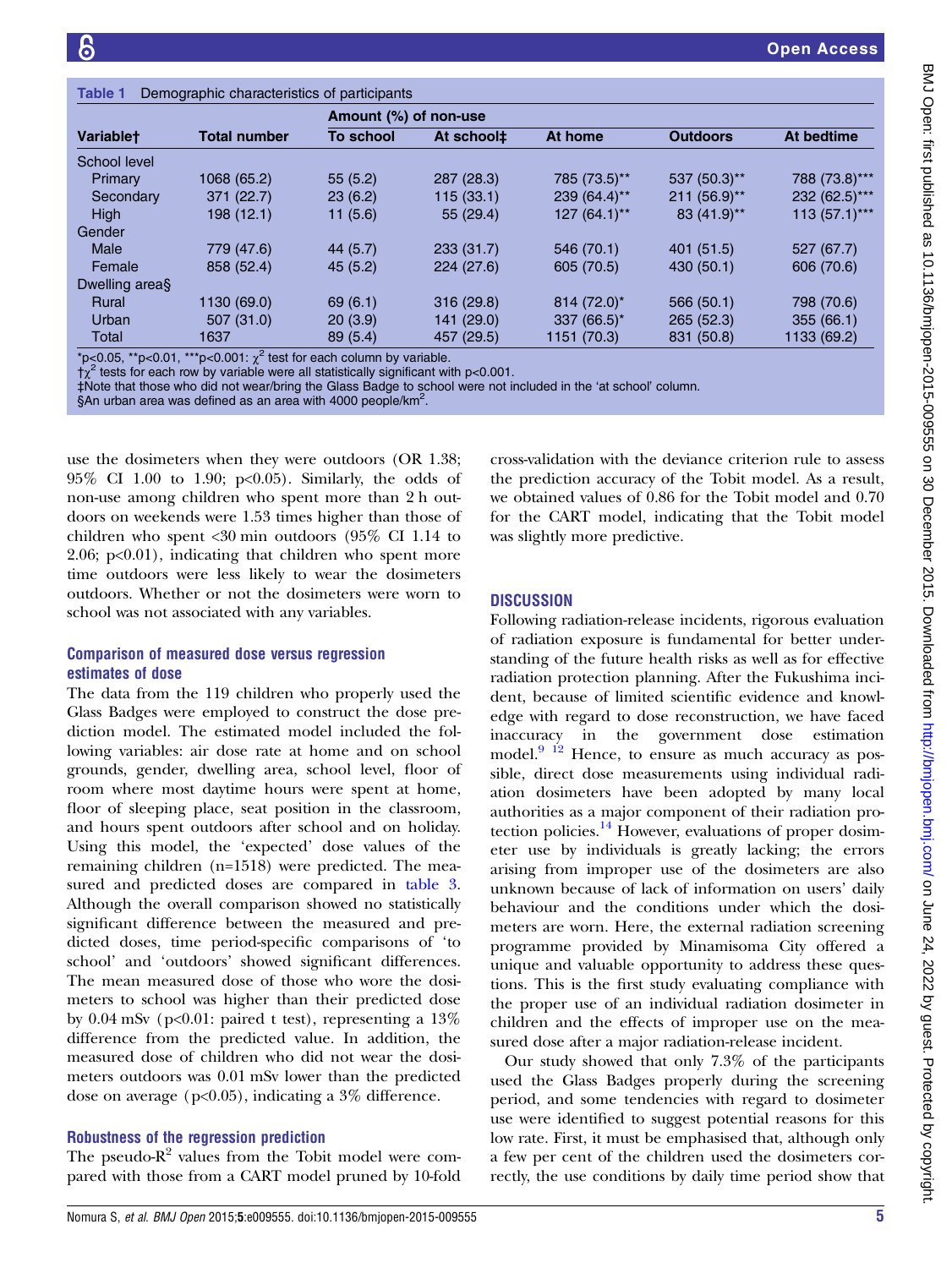<span id="page-5-0"></span>

| Variable                                                  | <b>To school</b>    | At school             | At home                     | <b>Outdoors</b>         | At bedtime          |
|-----------------------------------------------------------|---------------------|-----------------------|-----------------------------|-------------------------|---------------------|
| Air dose rate at home $(0.1 \,\mu\text{Sv/h})$            | $0.89(0.78 - 1.02)$ | $0.91$ (0.85-0.98)*   | $0.98(0.92 - 1.04)$         | $0.97(0.91 - 1.02)$     | $0.94(0.88 - 1.01)$ |
| School level                                              |                     |                       |                             |                         |                     |
| Primary                                                   | $0.94(0.42 - 2.12)$ | $1.32(0.76 - 2.28)$   | $1.09(0.75 - 1.58)$         | $1.79$ (1.25-2.56)**    | $1.23(0.85 - 1.80)$ |
| Secondary                                                 | $0.66(0.30 - 1.45)$ | $0.86(0.53 - 1.37)$   | $1.68$ (1.19-2.36)**        | $1.39(1.02 - 1.91)^{*}$ | 2.00 (1.42-2.81)*** |
| High                                                      | 1.00                | 1.00                  | 1.00                        | 1.00                    | 1.00                |
| Gender                                                    |                     |                       |                             |                         |                     |
| <b>Male</b>                                               | 1.00                | $1.34(1.07 - 1.71)$ * | 1.00                        | 1.00                    | 1.00                |
| Female                                                    | $0.89(0.57 - 1.38)$ | 1.00                  | $1.11(0.89 - 1.38)$         | $1.01(0.82 - 1.24)$     | $1.20(0.94 - 1.53)$ |
| Dwelling area                                             |                     |                       |                             |                         |                     |
| Rural                                                     | 1.00                | 1.00                  | 1.00                        | 1.00                    | 1.00                |
| Urban                                                     | $0.67(0.39 - 1.15)$ | $0.87(0.66 - 1.14)$   | $0.77$ (0.61-0.98)*         | $1.06(0.85 - 1.32)$     | $0.81(0.62 - 1.06)$ |
| School commuting time (h)                                 |                     |                       |                             |                         |                     |
| < 0.5                                                     | 1.00                |                       |                             |                         |                     |
| >0.5                                                      | $0.87(0.43 - 1.78)$ |                       |                             |                         |                     |
| School commuting means                                    |                     |                       |                             |                         |                     |
| Walk/bicycle                                              | 1.00                |                       |                             |                         |                     |
| Car                                                       | $1.43(0.81 - 2.50)$ |                       |                             |                         |                     |
| <b>Bus</b>                                                | $1.94(0.74 - 5.12)$ |                       |                             |                         |                     |
| Sports clubs (outdoors)                                   |                     |                       |                             |                         |                     |
| <b>No</b>                                                 |                     | 1.00                  |                             | 1.00                    |                     |
| Yes                                                       |                     | $0.73(0.51 - 1.04)$   |                             | $1.38(1.00 - 1.90)^{*}$ |                     |
|                                                           |                     |                       |                             |                         |                     |
| Sports clubs (indoors)<br><b>No</b>                       |                     | 1.00                  |                             |                         |                     |
| Yes                                                       |                     | $0.88(0.66 - 1.18)$   |                             |                         |                     |
| Seat position in the classroom                            |                     |                       |                             |                         |                     |
| Window area                                               |                     | 1.00                  |                             |                         |                     |
| Centre area                                               |                     | $1.08(0.81 - 1.42)$   |                             |                         |                     |
|                                                           |                     | $0.97(0.69 - 1.36)$   |                             |                         |                     |
| Passage area<br>Not decided                               |                     |                       |                             |                         |                     |
| Room where most daytime hours were spent at home          |                     | $1.06(0.68 - 1.65)$   |                             |                         |                     |
|                                                           |                     |                       | 1.00                        |                         |                     |
| Living (family) room<br>Own room                          |                     |                       |                             |                         |                     |
|                                                           |                     |                       | $1.22(0.84 - 1.77)$         |                         |                     |
| Floor of room where most daytime hours were spent at home |                     |                       |                             |                         |                     |
| 1st floor<br>2nd floor or higher                          |                     |                       | 1.00<br>$0.85(0.61 - 1.17)$ |                         |                     |
|                                                           |                     |                       |                             |                         |                     |
| Hours spent outdoors on weekends (h)                      |                     |                       |                             | 1.00                    |                     |
| <1<br>$1 - 2$                                             |                     |                       | $\overline{\phantom{0}}$    |                         |                     |
|                                                           |                     |                       |                             | $1.01(0.79 - 1.29)$     |                     |
| $>2$                                                      |                     |                       |                             | $1.53(1.14 - 2.06)$ **  |                     |
| Sleeping place                                            |                     |                       |                             |                         |                     |
| Living (family) room                                      |                     |                       |                             |                         | 1.00                |
| Own room                                                  |                     |                       |                             |                         | $0.88(0.58 - 1.34)$ |
| Floor of sleeping place                                   |                     |                       |                             |                         |                     |
| 1st floor                                                 |                     |                       |                             |                         | 1.00                |
| 2nd floor or higher                                       |                     |                       |                             |                         | $0.89(0.68 - 1.17)$ |

တ

BMJ Open: first published as 10.11360/mg/open-2005 on 30.000 and December Dumal Depromination. Hure 24, 2022 by guest. Protected by copyright.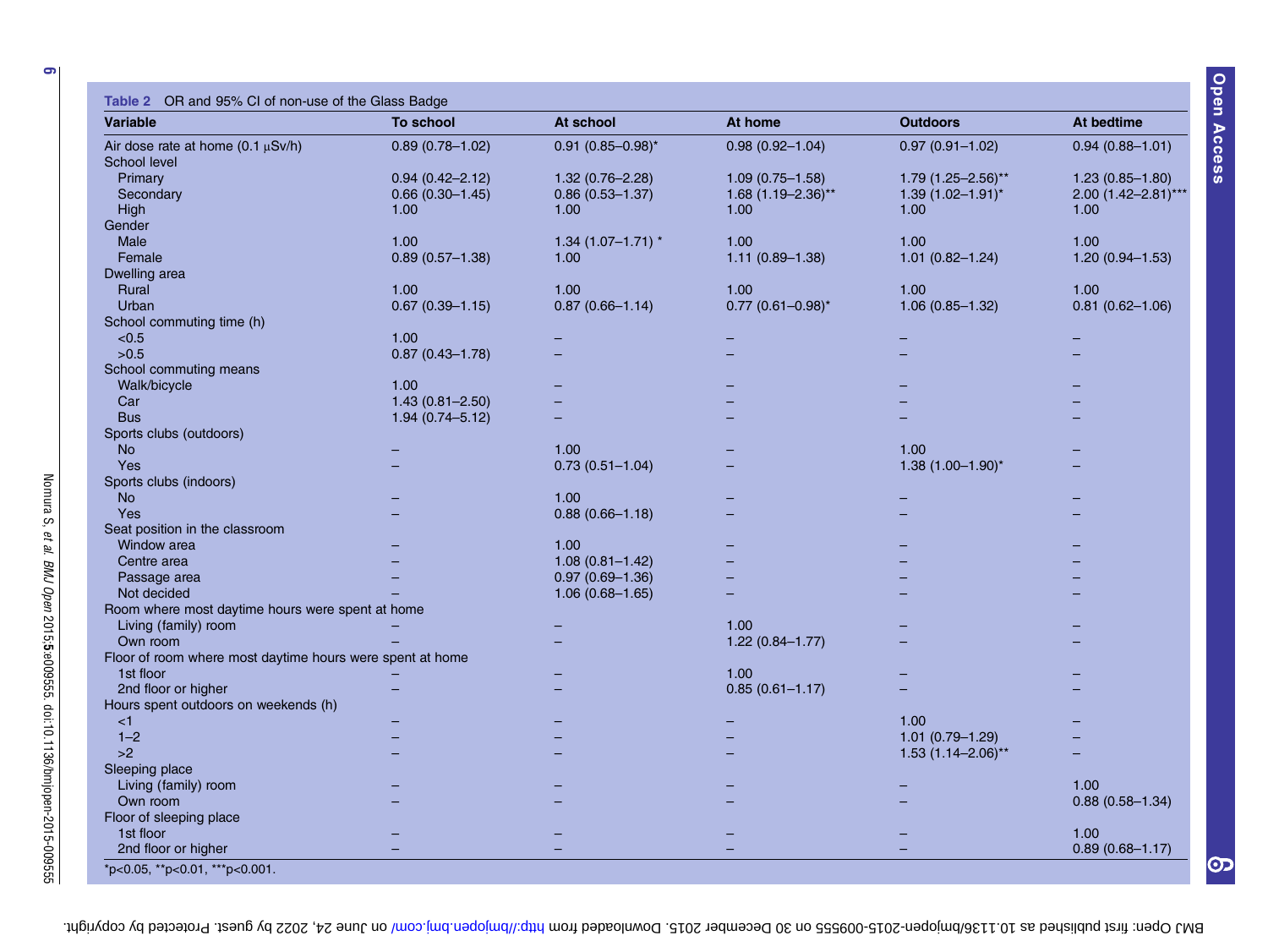| regression estimates of dose (mSv) (n=1518) |                              |                               |                    |  |  |  |  |
|---------------------------------------------|------------------------------|-------------------------------|--------------------|--|--|--|--|
|                                             | <b>Measured</b><br>dose (SD) | <b>Estimated</b><br>dose (SD) | <b>Ratios (SD)</b> |  |  |  |  |
| Overall                                     | 0.33(0.11)                   | 0.33(0.09)                    | 0.99(0.35)         |  |  |  |  |
| Time period                                 |                              |                               |                    |  |  |  |  |
| To school                                   | 0.37(0.14)                   | 0.32(0.07)                    | $1.13(0.43)$ **    |  |  |  |  |
| At school                                   | 0.32(0.10)                   | 0.33(0.09)                    | 0.98(0.31)         |  |  |  |  |
| At home                                     | 0.33(0.11)                   | 0.33(0.09)                    | 0.99(0.34)         |  |  |  |  |
| <b>Outdoors</b>                             | 0.32(0.10)                   | 0.33(0.09)                    | $0.97(0.33)^{*}$   |  |  |  |  |
| At bedtime                                  | 0.33(0.11)                   | 0.33(0.09)                    | 0.99(0.35)         |  |  |  |  |
| *p<0.05, **p<0.01: paired t test.           |                              |                               |                    |  |  |  |  |

<span id="page-6-0"></span>Table 3 Comparison of the measured dose and

most of the children used the dosimeters properly during school hours [\(table 1](#page-4-0)). Therefore, the low rate of proper use was attributed mainly to non-use when children were at home or outdoors, implying that parents were specifically concerned about the radiation exposure of their children at school (rather than at home or outdoors), where the children spent most of the day away from parental supervision. The practical implication is that more rigorous instructions on the use of the dosimeter are required, with particular focus on time periods other than on school hours.

Second, primary and secondary school children were significantly less likely to wear the dosimeters at home, outdoors or at bedtime than were high school children [\(table 2\)](#page-5-0), suggesting that it is very difficult to encourage younger children to adhere to the appropriate use of the dosimeters, possibly because the children found it difficult to handle the small dosimeters. Thus, another important implication is that younger children may require more specific equipment instructions.

Third, it should also be acknowledged that the air contamination level at home, and gender, are factors associated with how well the children use the dosimeters [\(table 2\)](#page-5-0). Our logistic regression analyses confirmed that children who had lower air dose rates at home were less likely to wear the dosimeters at school and that male children were less likely to use the dosimeters at school than were female children. These results may reflect the greater concerns of parents about the risk of radiation exposure for female children in particular, who have the greatest risk of future health problems.

Fourth, membership in outdoor sports clubs and hours spent outdoors on weekends were also associated with non-use of the dosimeters outdoors [\(table 2\)](#page-5-0). These results imply that children who like outdoor activities tended to avoid wearing a dosimeter outdoors, possibly because they felt uncomfortable with it when they played outdoors.

Given these findings regarding the profiles of children who do not use the dosimeters properly, well-targeted instructions for particular groups of children should improve the rate of proper dosimeter use in children. However, more importantly, we must also consider the

possibility that excessive or repeated instructions can be far more stressful for children and affect their everyday lives. Further discussion is expected in the future on how best to instruct children.

Importantly, the error (ie, the difference between the measured dose and regression estimates of the 'expected' dose) generated by improper use of the Glass Badge was almost 0 mSv (ratio: 0.99) overall (n=1518), with no statistical significance (table 3). This result indicates that even if the dosimeters are not properly used, solid evaluation of the radiation exposure may be possible with some accuracy.

When children removed the dosimeters, the dosimeters were generally left somewhere inside the home or school. This means that if the dosimeters are removed when children are at home or at school, the dosimeters can detect the radiation emitted from the same environment at similar exposure levels to those where the children are currently located. However, if children do not wear or bring the dosimeters to school or outdoors, this implies that the dosimeters and the children are in different environments with different radiation levels. Therefore, there are two possible reasons for this small error: the gap in radiation levels was very small between places where children spent most of the day and places where the dosimeters detected radiation without the child nearby, and most of the children in this study did not spend much time outdoors during the screening period.

These assumptions were supported by the fact that when the errors for each time period were compared, statistically significant differences were observed among children who did not wear or bring the dosimeters to school ( $p<0.01$ ), whereas non-use at school or at home and during bedtime did not result in significant errors. Because children spend most of the day at school, if they do not wear or bring the dosimeters to school and the dosimeters are left in the home, the dosimeters measure the radiation in the home for a long period of time while the children are in school. Owing to successful decontamination of schools as well as schools' structural properties, there was a large gap in radiation levels between participants' dwelling location and the school grounds (mean of 0.49 and  $0.11 \mu Sv/h$ , respectively, including the natural background from the earth). As a result, the measured dose of children who did not wear or bring the dosimeters to school, where the radiation level was much lower than at home, was overestimated (ratio: 1.13; difference: 0.04 mSv; p<0.01). However, this 0.04 mSv difference in 3 months (an approximately annual dose of 0.12 mSv) is not clinically significant.

However, although it is not clinically significant, the finding that the measured values in those who did not use the dosimeters outdoors were significantly underestimated (ratio:  $0.97$ ; difference:  $0.01$  mSv;  $p<0.05$ ), deserves careful consideration. This small error was attributed to the fact that most of the children in this study did not spend much time outdoors during the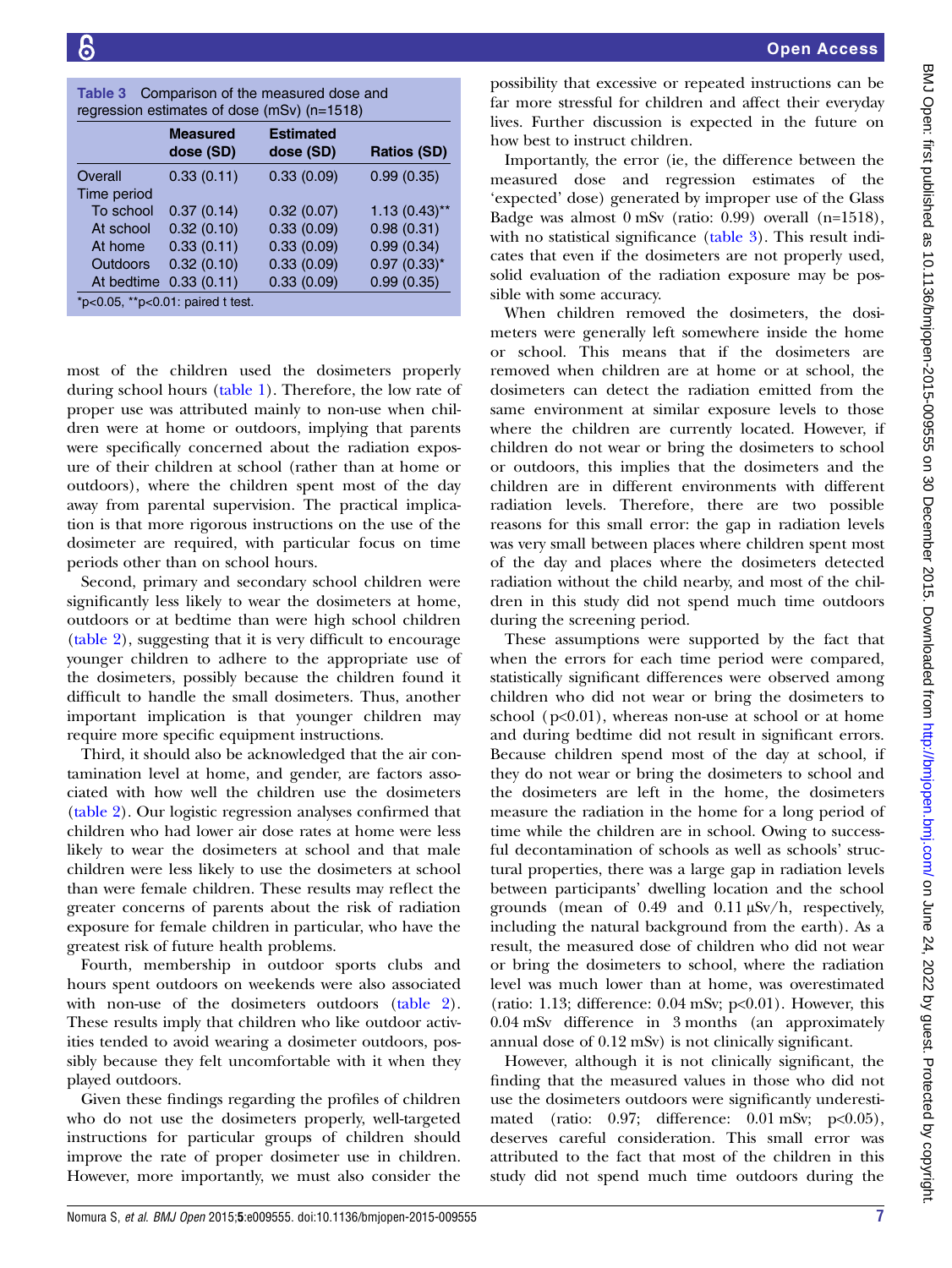<span id="page-7-0"></span>screening period (88% spent <1 h outdoors after school, and 86% spent <2 h outdoors on weekends). This means that the magnitude of the error due to non-use outdoors is determined by the amount of time children spend outdoors, as the dosimeters were left indoors, in addition to the difference in indoor and outdoor radiation levels; consequently, the measured dose can be underestimated.

The major determinant of the total dose is the radiation level of places where people spend most of the day. Therefore, it is reasonable to think that a major contributor to the significance of the errors may be the difference between the radiation levels in places where children are and those where the dosimeters are left. Our study considered school children, who tend to spend most of the day at school or home and who follow a similar schedule every day. Therefore, given that children who do not go to school (eg, preschool children), children on a long holiday or vacation break, and older children who are employed, have a different schedule, it is necessary to be careful when generalising our findings.

#### Limitations

We have identified some limitations in this study. First, note that the mean air dose rate in Minamisoma City during the study period was  $0.49 \mu Sv/h$  (range  $0.19 2.13 \mu Sv/h$ ). Because the absolute values of the errors generated by improper use of the dosimeters may depend on the air contamination level in people's living areas, our findings with regard to the significance of the errors are not generalisable to other areas with higher exposure levels in the Fukushima Prefecture. In addition, in this study, we did not adjust the measured dose for the body size of an individual and directly used the measured dose as his/her effective dose. It is known that there is a possibility that the body size of an individual affects the accuracy of an individual radiation dosimeter by, at maximum, about 10%, depending on the product type as well as the irradiation geometry in the environ-ment.<sup>[25](#page-8-0)</sup> However, given the small percentages, this potential body size-dependent inaccuracy does not influence our conclusions.

#### **CONCLUSIONS**

This study identified a low rate of proper Glass Badge use by children, which was primarily attributed to non-use of the Glass Badge at home and outdoors, rather than at school. More rigorous instructions on the use of the dosimeter are required, with particular focus on time periods other than school hours. Specific attention to younger children is also needed because of the difficulty in making them adhere to the appropriate use of the dosimeters. The error resulting from improper use of the dosimeters was very small and clinically unimportant, indicating that, even if the dosimeters are not properly used, a solid evaluation of radiation exposure may be possible with some accuracy. Note, however, that

the error can rise to a significant level if children do not wear or bring the dosimeters to school and outdoors because the error is generated by the difference between the radiation levels in the places where they are and those where the dosimeters are left. This information is useful for developing appropriate radiation evaluation and protection policies in response to the present Fukushima incident as well as for future radiological incidents.

#### Author affiliations

<sup>1</sup>Department of Epidemiology and Biostatistics, School of Public Health, Imperial College London, London, UK

<sup>2</sup>Department of Radiation Protection, Minamisoma Municipal General Hospital, Fukushima, Japan

<sup>3</sup>Division of Social Communication System for Advanced Clinical Research, The Institute of Medical Science, University of Tokyo, Tokyo, Japan 4 Department of Physics, Graduate School of Science, University of Tokyo, Tokyo, Japan

5 Department of Statistical Science, School of Advanced Sciences, The Graduate University for Advanced Studies, Tokyo, Japan

6 Faculty of Policy Management, Keio University, Fujisawa, Kanagawa, Japan

Acknowledgements The authors express their gratitude to the Minamisoma City employees and MMGH staff for data collection and management. The authors are particularly grateful for the assistance given by Mr Kikugoro Sakaihara and Mr Masatsugu Tanaki from the MMGH, in geocoding the household addresses of the study participants and for technical support in the implementation of this study given by Professor Masahiro Kami from the University of Tokyo. They also offer special thanks to all study participants, without their involvement, the study could not have reached its present form.

Contributors All the authors were responsible for the study concept and design. MT, YK and TO acquired the data, which was analysed and interpreted by all the authors. SN, MT, AO and YS drafted the manuscript, which was critically revised for important intellectual content by all the authors. SN and DY performed the statistical analyses. YK and TO provided administrative, technical and material support. RH, TF and TO served as the study supervisors. All the authors have approved the final draft of the manuscript.

Funding This research received no specific grant from any funding agency in the public, commercial, or not-for-profit sector.

Competing interests None declared.

Ethics approval Ethical approval for this study was granted by the ethics committee of MMGH under authorisation number 25-08.

Provenance and peer review Not commissioned; externally peer reviewed.

Data sharing statement No additional data are available.

**Open Access** This is an Open Access article distributed in accordance with the Creative Commons Attribution Non Commercial (CC BY-NC 4.0) license, which permits others to distribute, remix, adapt, build upon this work noncommercially, and license their derivative works on different terms, provided the original work is properly cited and the use is non-commercial. See: [http://](http://creativecommons.org/licenses/by-nc/4.0/) [creativecommons.org/licenses/by-nc/4.0/](http://creativecommons.org/licenses/by-nc/4.0/)

#### **REFERENCES**

- 1. World Health Organization. Preliminary dose estimation from the nuclear accident after the 2011 Great East Japan earthquake and tsunami. Geneva: World Health Organization, 2012.
- World Health Organization. Health risk assessment from the nuclear accident after the 2011 Great East Japan earthquake and tsunami, based on a preliminary dose estimation. Geneva: World Health Organization, 2013.
- Hayano RS, Tsubokura M, Miyazaki M, et al. Whole-body counter surveys of Miharu-town school children for four consecutive years after the Fukushima NPP accident. [Proc Jpn Acad Ser B Phys Biol](http://dx.doi.org/10.2183/pjab.91.92) [Sci](http://dx.doi.org/10.2183/pjab.91.92) 2015;91:92–8.